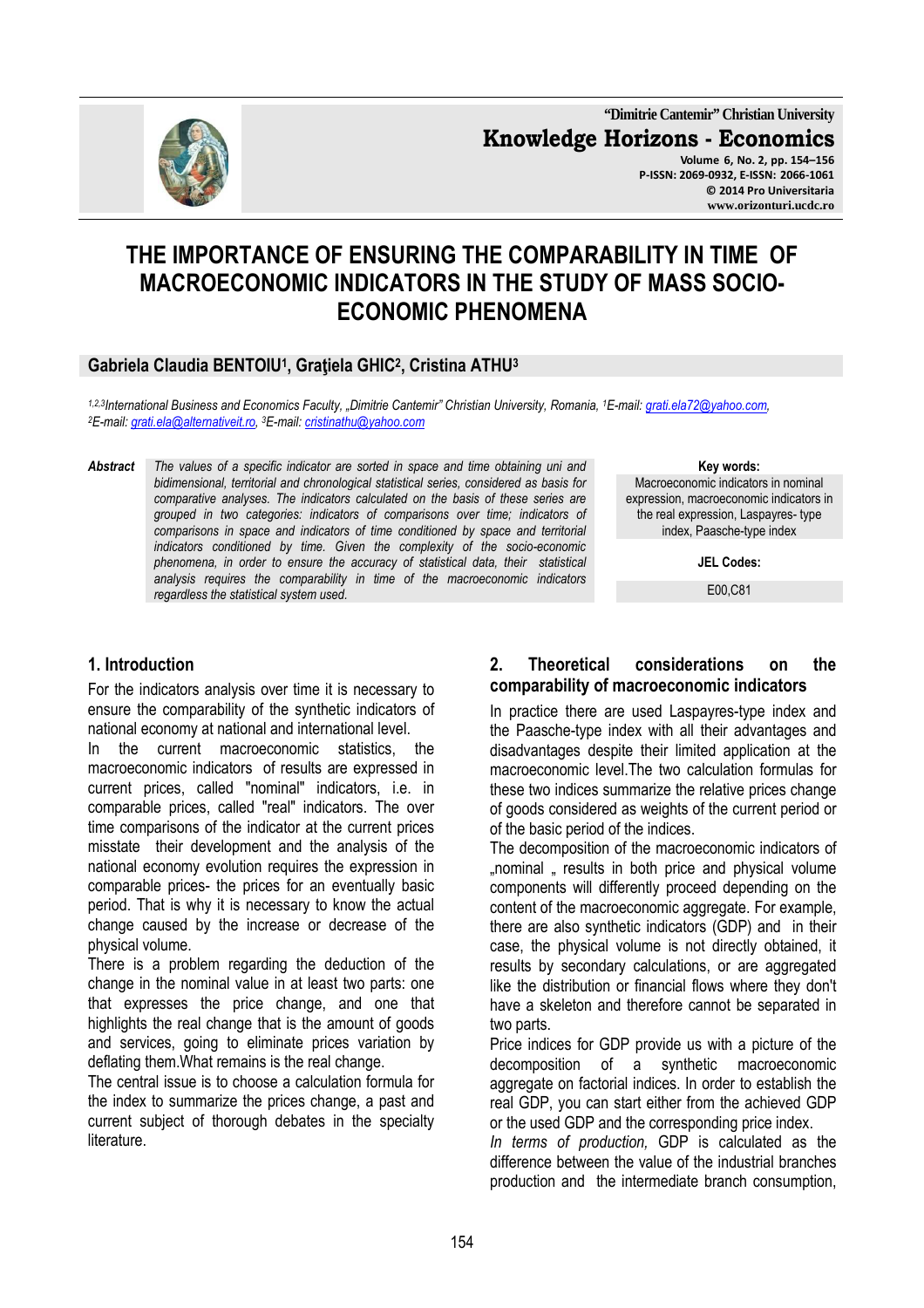such as the sum of the gross added values in the branches.

The GDP price index, also called the default Paachetype index, is not directly calculated on the account of the quantities and prices, but as a ratio between nominal GDP and the GDP physical volume index of Laspeyres-type.

The nominal GDP growth rate takes into account the influence of changes in the physical volume of production and pricing in the GDP calculation.

In statistical practice, it is impossible to record all the prices of the economic goods, so it is impossible to make a complete research and therefore one resorts to a representative sample of goods and services.

*In terms of end use,* GDP is determined as the difference between the value of the end goods-endconsumption products, investments, exports and the value of the imported goods. In this case, for the GDP deflation, the start is to be made from the components expressing the final use of the goods.

For each component there is calculated an implicit price index of Laspeyres-type which supports the deflation of the respective component.

The deflation involves dividing each component in current (nominal) prices by the default price index.

These aggregation deflated components are used to obtain the real GDP. The actual growth rate of GDP eliminates the influence of prices changes in the GDP calculation .

The Paasche-type implicit price index of GDP is obtained as the ratio between GDP in current prices and GDP in comparable prices. Implicit Paasche-type price index of GDP, also called deflator, represents an important tool of the inflation rate assessment.

The inflation size is calculated through the same relation using also the consumption price index. However, of all these, the best inflation assessment is made by using the GDP default price index, as it involves the capital goods besides the consumption goods and services.

In addition to the GDP price index, in statistics there are calculated other price indices as well, such as: consumer price index of population; price indices for agricultural products; indices of prices for industrial products; the price index of exported products, imported products price index etc.

The consumer price index (CPI), is most widely known and used in international statistics as a measure of inflation.

In the job collective agreements, an explicit clause is stipulated regarding the compensation for the prices increase and it is highlighted by this index. The entire monetary and fiscal policy of the Government is influenced by changes that occur in the CPI.

Normally, the CPI should express a summary of price developments between the two periods, for all the goods and services consumed by all families in the country. As it is impossible to record all the products and services, all families resort to representative samples of the goods and services (the typical basket of goods and services) and to families samples, on different categories of population.

On the basis of the typical basket of goods and services purchased on the market by certain types of families, we can establish the consumer price index expressing the average change of prices.

This index is calculated as a Laspeyres index, considering the consumption as a basis of reference.

For the construction of the index the following criteria are also taken into account:

- $\Box$  the selection of goods and services within the current consumption of the population sample according to which the price indexis calculated. There are included only those goods and services grouped into food products, manufactured goods and services as part of the consumption expenditures of a sample family and which become weights for calculating the respective index;the population categories recorded as shoppers (consumers) for whom the index is calculated can be included in the following categories: families with a member employed as an officer or worker, peasant families, families of pensioners, families in urban areas etc.;
- $\Box$  the prices used in the index calculation are the consumers' prices.

 In order to obtain these prices and tariffs it is imperative to make samples in three fields:

- 1. the sample of goods and services including the goods and services in three categories: food, non-food products and services;
- 2. sample outlets (where prices are recorded, meaning the price of products sold to population);
- 3. sample data of observation. The consumer price index must be a representative index for monthly average prices. There must be taken into account both the frequently changing prices (for short periods) and the prices that move slowly (for longer time).

Samples for the observation of prices are updated on a regular basis, in accordance with the changes taking place in the structure of consumption.

Price recording is done through a survey organized on household level (family budgets). The two sources are independent. The average prices for the category of food or manufactured goods and services are established considering the products purchased by